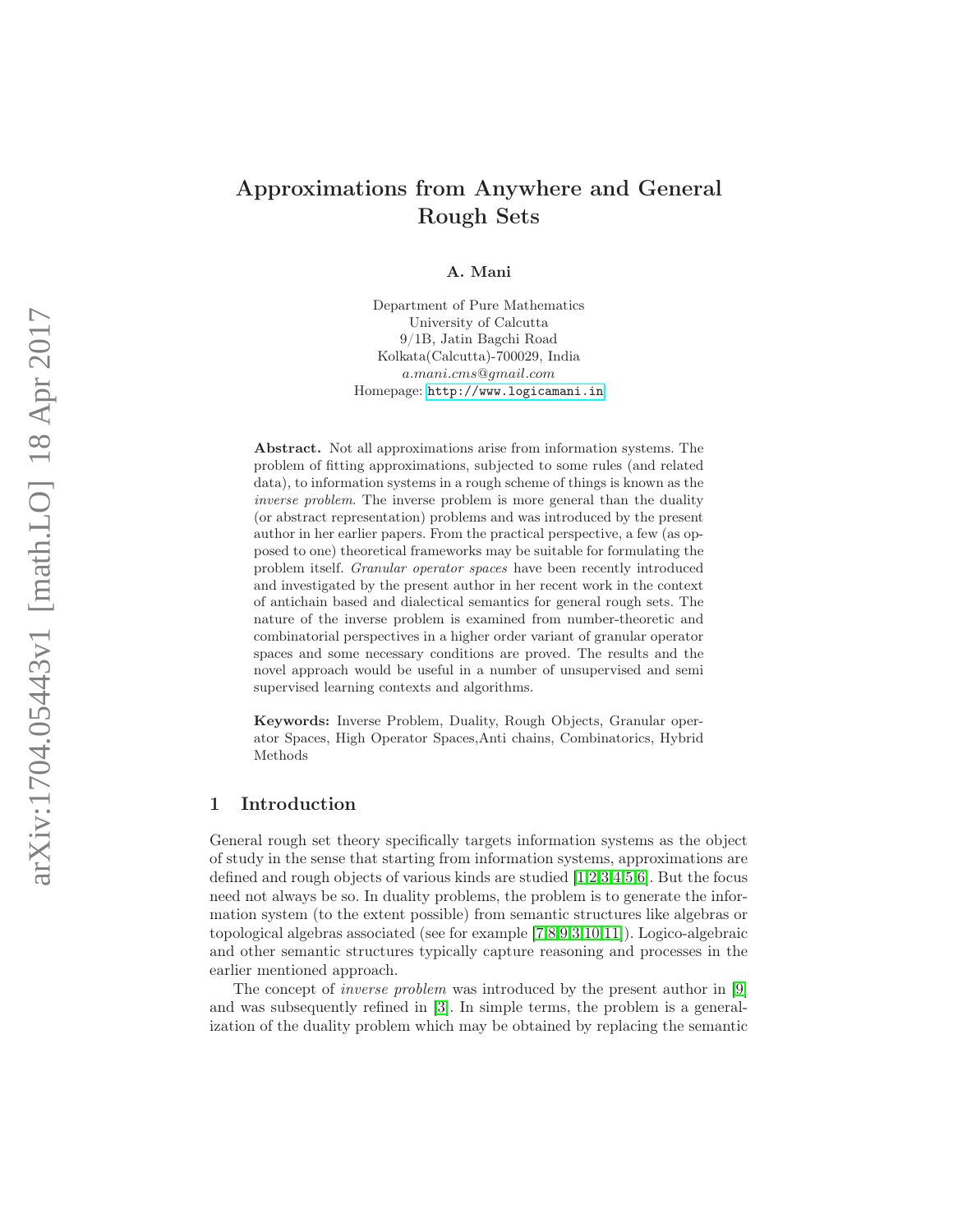structures with parts thereof. Thus the goal of the problem is to fit a given set of approximations and some semantics to a suitable rough process originating from an information system. Examples of approximations that are not rough in any sense are common in misjudgments and irrational reasoning guided by prejudice.

The above simplification is obviously dense because it has not been formulated in a concrete setup. It also needs many clarifications at the theoretical level. At the theoretical level again a number of frameworks appear to be justified. These can be restricted further by practical considerations. All this will not be discussed in full detail in this paper (for reasons of space). Instead a specific minimalist framework called Higher Granular Operator Space is proposed first and the problem is developed over it by the present author. All of the results proved are from a combinatorial perspective and on the basis of these results the central question can be answered in the negative in many cases.

## 2 Background

A relational system is a tuple of the form  $\mathfrak{S} = \langle S, R_1, R_2, \ldots, R_n \rangle$  with S being a set and  $R_i$  being predicates of arity  $\nu_i$ . The type of  $\mathfrak{S}$  is  $(\nu_1, \nu_2, \ldots, \nu_n)$ . If  $\mathfrak{H} = \langle H, Q_1, Q_2, \ldots, Q_n \rangle$  is another relational system of the same type and  $\varphi: S \longrightarrow H$  a map satisfying for each i,

$$
(R_i a_1 a_2 \dots a_{\nu_i} \longrightarrow R_i \varphi(a_1) \varphi(a_2) \dots \varphi(a_{\nu_i})),
$$

is a relational morphism [\[12\]](#page-19-5). If  $\varphi$  is also bijective, then it is referred to as a relational isomorphism.

By an *Information System I*, is meant a structure of the form

$$
\mathcal{I} = \langle \mathbb{O}, \, At, \, \{V_a : a \in At\}, \, \{f_a : a \in At\} \rangle
$$

with  $\mathbb{O}$ , At and  $V_a$  being respectively sets of *Objects*, Attributes and Values respectively. It is *deterministic* (or complete) if for each  $a \in At$ ,  $f_a : O \longmapsto V_a$ is a map. It is said to be indeterministic (or incomplete) if the valuation has the form  $f_a: O \mapsto \wp(V)$ , where  $V = \bigcup V_a$ . These two classes of information systems can be used to generate various types of relational, covering or relator spaces which in turn relate to approximations of different types and form a substantial part of the problems encountered in general rough set theories. One way of defining an indiscernibility relation  $\sigma$  is as below:

For  $x, y \in \mathbb{O}$  and  $B \subseteq At, (x, y) \in \sigma$  if and only if  $(\forall a \in B) \nu(a, x) =$  $\nu(a, y)$ . In this case  $\sigma$  is an equivalence relation (see [\[1,](#page-18-0)[7,](#page-19-0)[8,](#page-19-1)[13\]](#page-19-6)). Lower and upper approximations, rough equalities are defined over it and topological algebraic semantics can be formulated over roughly equivalent objects (or subsets of attributes) through extra operations. Duality theorems, proved for pre-rough algebras defined in [\[7\]](#page-19-0), are specifically for structures relation isomorphic to the approximation space  $(0, \sigma)$ . This is also true of the representation results in [\[9,](#page-19-2)[8](#page-19-1)[,14\]](#page-19-7). But these are not for information systems - optimal concepts of isomorphic information systems are considered by the present author in a forthcoming paper.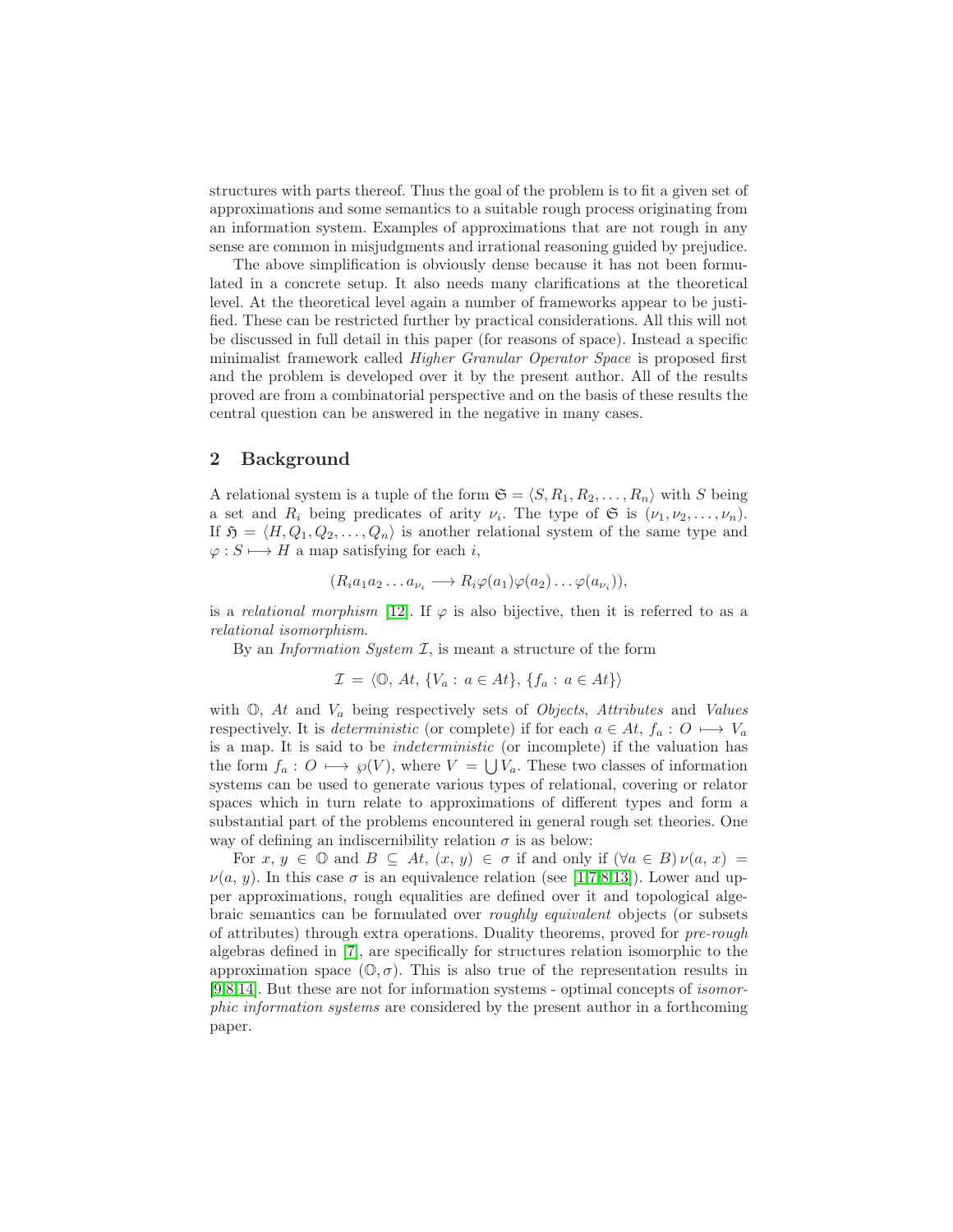In fact in [\[9\]](#page-19-2), it has been proved by the present author that

Theorem 1. For every super rough algebra S, there exists an approximation space  $X$  such that the super rough set algebra generated by  $X$  is isomorphic to S.

In simple terms, granules are the subsets (or objects) that generate approximations and granulations are the collections of all such granules in the context. For more on what they might be the reader may refer to [\[3,](#page-18-2)[15\]](#page-19-8). In this paper a variation of generalized granular operator spaces, introduced and studied by the present author in [\[16](#page-19-9)[,17,](#page-19-10)[18\]](#page-19-11), will serve as the primary framework for most considerations. For reference, related definitions are mentioned below.

<span id="page-2-0"></span>**Definition 1.** A Granular Operator Space [\[16\]](#page-19-9) S is a structure of the form  $S =$  $\langle S, \mathcal{G}, l, u \rangle$  with S being a set, G an admissible granulation(defined below) over S and l, u being operators :  $\wp(\underline{S}) \mapsto \wp(\underline{S})$  ( $\wp(\underline{S})$  denotes the power set of  $\underline{S}$ ) satisfying the following  $(S$  is replaced with S if clear from the context. Lower and upper case alphabets may denote subsets ):

$$
a^{l} \subseteq a \& a^{ll} = a^{l} \& a^{u} \subseteq a^{uu}
$$

$$
(a \subseteq b \longrightarrow a^{l} \subseteq b^{l} \& a^{u} \subseteq b^{u})
$$

$$
\emptyset^{l} = \emptyset \& \emptyset^{u} = \emptyset \& \underline{S}^{l} \subseteq S \& \underline{S}^{u} \subseteq S.
$$

In the context of this definition, Admissible Granulations are granulations  $\mathcal G$ that satisfy the following three conditions (t being a term operation formed from the set operations  $\cup, \cap,^c, 1, \emptyset$ :

$$
(\forall a \exists b_1, \dots b_r \in \mathcal{G}) t(b_1, b_2, \dots b_r) = a^l
$$
  
and  $(\forall a) (\exists b_1, \dots b_r \in \mathcal{G}) t(b_1, b_2, \dots b_r) = a^u$ , (Weak RA, WRA)  

$$
(\forall b \in \mathcal{G}) (\forall a \in \wp(\mathcal{S})) (b \subseteq a \longrightarrow b \subseteq a^l),
$$
 (Lower Stability, LS)  

$$
(\forall a, b \in \mathcal{G}) (\exists z \in \wp(\mathcal{S})) a \subset z, b \subset z \& z^l = z^u = z,
$$
 (Full Underlap, FU)

#### Remarks:

- The concept of admissible granulation was defined for RYS in [\[3\]](#page-18-2) using parthoods instead of set inclusion and relative to RYS,  $P = \subset$ ,  $\mathbb{P} = \subset$ . It should be noted that the minimal assumptions make this concept more general than the idea of granulation in the precision based granular computing paradigm (and complex granules) [\[19,](#page-19-12)[20\]](#page-19-13).
- The conditions defining admissible granulations mean that every approximation is somehow representable by granules in a set theoretic way, that granules are lower definite, and that all pairs of distinct granules are contained in definite objects.
- $\bullet$  the term operation t is intended to be defined over the power set Boolean algebra in standard algebraic sense (see [\[21\]](#page-19-14) for a detailed example).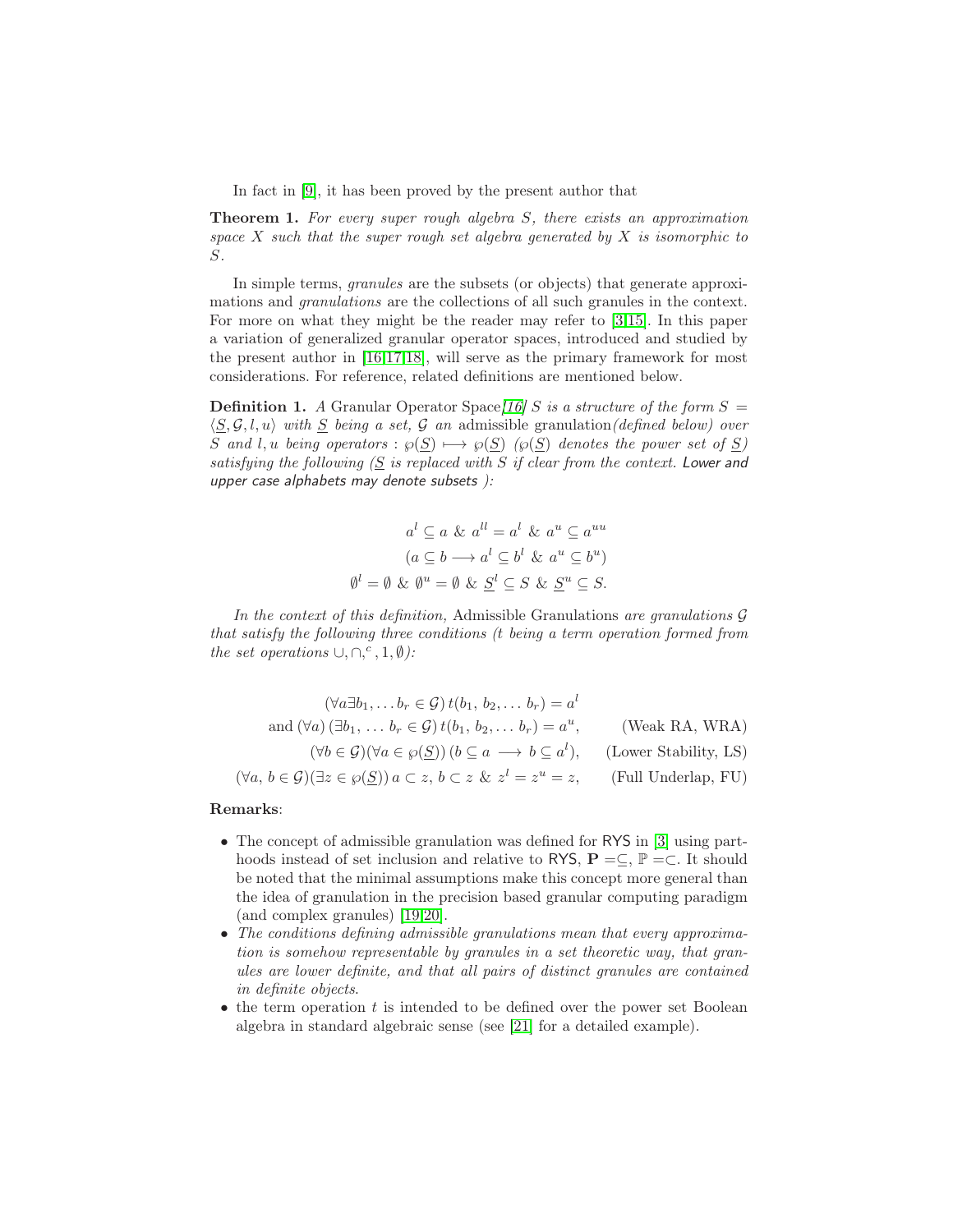The concept of generalized granular operator spaces has been introduced in [\[17](#page-19-10)[,22\]](#page-19-15) as a proper generalization of that of granular operator spaces. The main difference is in the replacement of  $\subset$  by arbitrary part of  $(P)$  relations in the axioms of admissible granules and inclusion of P in the signature of the structure.

**Definition 2.** A General Granular Operator Space  $(GSP) S$  is a structure of the form  $S = \langle S, \mathcal{G}, l, u, P \rangle$  with S being a set, G an admissible granulation(defined below) over S, l, u being operators :  $\wp(S) \mapsto \wp(S)$  and P being a definable binary generalized transitive predicate (for parthood) on  $\wp(S)$  satisfying the same conditions as in Def[.1](#page-2-0) except for those on admissible granulations (Generalized transitivity can be any proper nontrivial generalization of parthood (see [\[20\]](#page-19-13)).  $\mathbb{P}$ is proper parthood (defined via Pab iff  $\mathbf{P}ab \& \neg \mathbf{P}ba$ ) and t is a term operation formed from set operations):

$$
(\forall x \exists y_1, \dots y_r \in \mathcal{G}) t(y_1, y_2, \dots y_r) = x^l
$$
  
and 
$$
(\forall x) (\exists y_1, \dots y_r \in \mathcal{G}) t(y_1, y_2, \dots y_r) = x^u,
$$
 (Weak RA, WRA)  

$$
(\forall y \in \mathcal{G}) (\forall x \in \wp(\mathcal{S})) (\mathbf{P} yx \longrightarrow \mathbf{P} yx^l),
$$
 (Lower Stability, LS)  

$$
(\forall x, y \in \mathcal{G}) (\exists z \in \wp(\mathcal{S})) \mathbb{P} xz, \& \mathbb{P} yz \& z^l = z^u = z,
$$
 (Full Underlap, FU)

#### <span id="page-3-0"></span>2.1 Finite Posets

Let S be a finite poset with  $\#(S) = n < \infty$ . The following concepts and notations will be used in this paper:

- If  $\mathfrak F$  is a collection of subsets  $\{X_i\}_{i\in J}$  of a set X, then a system of distinct representatives SDR for  $\mathfrak{F}$  is a set  $\{x_i; i \in J\}$  of distinct elements satisfying  $(\forall i \in J) x_i \in X_i$ . Chains are subsets of a poset in which any two elements are comparable. Singletons are both chains and antichains.
- For  $a, b \in S$ ,  $a \prec b$  shall be an abbreviation for b covering a from above (that is  $a < b$  and  $(a \le c \le b \rightarrow c = a$  or  $c = b)$ ).  $c(S)$  shall be the number of covering pairs in S.
- A *chain cover* of a finite poset S is a collection C of chains in S satisfying  $\cup \mathcal{C} = S$ . It is disjoint if the chains in the cover are pairwise disjoint.
- S has finite width  $w$  if and only if it can be partitioned into  $w$  number of chains, but not less.

The following results are well known:

**Theorem 2.** 1. A collection of subsets  $\mathfrak{F}$  of a finite set S with  $\#(\mathfrak{F}) = r$  has an SDR if and only if for any  $1 \leq k \leq r$ , the union of any k members of  $\mathfrak F$ has size at least k, that is

$$
(\forall X_1,\ldots,X_k\in\mathfrak{F})\,k\leq\#(\cup X_i).
$$

2. Every finite poset S has a disjoint chain cover of width  $w = width(S)$ .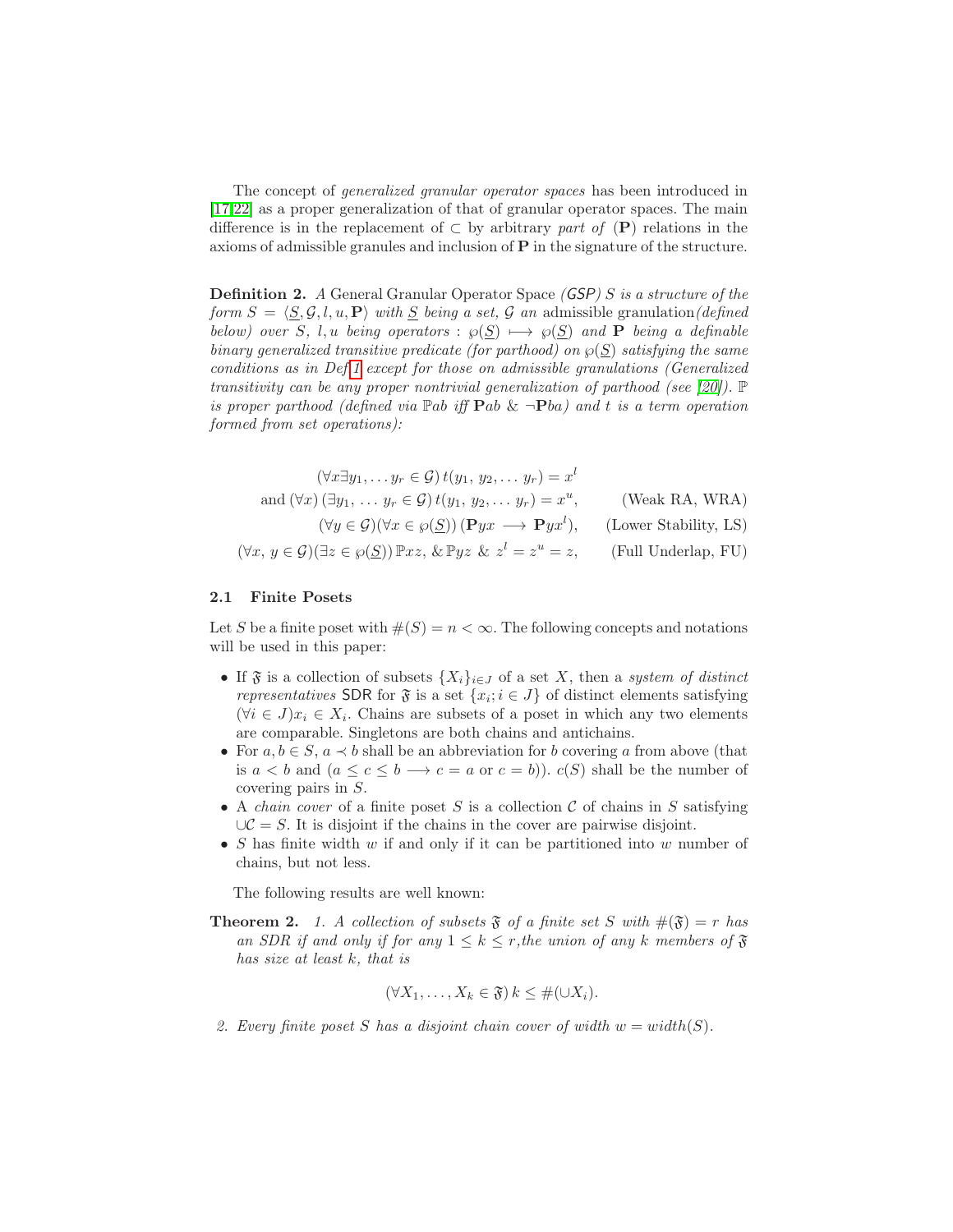- 3. If X is a partially ordered set with longest chains of length r and if it can be partitioned into k number of antichains then  $r \leq k$ .
- 4. If X is a finite poset with  $k$  elements in its largest antichain, then a chain decomposition of X must contain at least  $k$  chains.

Proofs of the assertions can be found in [\[23](#page-19-16)[,24\]](#page-19-17) for example. To prove the third, start from a chain decomposition and recursively extract the minimal elements from it to form  $r$  number of antichains. The fourth assertion is proved by induction on the size of  $X$  across many possibilities.

# 3 Semantic Framework

It is more convenient to use only sets and subsets in the formalism as these are the kinds of objects that may be observed by agents and such a formalism would be more suited for reformulation in formal languages. This justifies the severe variation defined below in stages:

Definition 3. A Higher Rough Operator Space S shall be a structure of the form  $\mathbb{S} = \langle \mathbb{S}, l, u, \leq, \perp, \top \rangle$  with  $\mathbb{S}$  being a set, and l, u being operators :  $\mathbb{S} \longmapsto \mathbb{S}$ satisfying the following  $(S$  is replaced with  $S$  if clear from the context. ):

$$
(\forall a \in \mathbb{S}) a^{l} \le a \& a^{ll} = a^{l} \& a^{u} \le a^{uu}
$$

$$
(\forall a, b \in \mathbb{S})(a \le b \longrightarrow a^{l} \le b^{l} \& a^{u} \le b^{u})
$$

$$
\perp^{l} = \perp \& \perp^{u} = \perp \& \perp^{l} \le \perp \& \perp^{u} \le \perp
$$

$$
(\forall a \in \mathbb{S}) \perp \le a \le \perp
$$

$$
\mathbb{S} \text{ is a bounded poset.}
$$

Definition 4. A Higher Granular Operator Space (SHG) S shall be a structure of the form  $\mathbb{S} = \langle \mathbb{S}, \mathcal{G}, l, u, \leq, \vee, \wedge, \bot, \top \rangle$  with  $\mathbb{S}$  being a set, G an admissible granulation(defined below) for S and l, u being operators :  $\mathcal{S} \longmapsto \mathcal{S}$  satisfying the following  $(S$  is replaced with  $S$  if clear from the context.  $)$ :

$$
(\mathbb{S}, \vee, \wedge, \bot, \top) \text{ is a bounded lattice}
$$
  
\n
$$
\leq \text{ is the lattice order}
$$
  
\n
$$
(\forall a \in \mathbb{S}) a^{l} \leq a \& a^{ll} = a^{l} \& a^{u} \leq a^{uu}
$$
  
\n
$$
(\forall a, b \in \mathbb{S})(a \leq b \longrightarrow a^{l} \leq b^{l} \& a^{u} \leq b^{u})
$$
  
\n
$$
\bot^{l} = \bot \& \bot^{u} = \bot \& \top^{l} \leq \top \& \top^{u} \leq \top
$$
  
\n
$$
(\forall a \in \mathbb{S}) \bot \leq a \leq \top
$$

Pab if and only if  $a \leq b$  in the following three conditions. Further  $\mathbb P$  is proper parthood (defined via Pab iff Pab  $\& \neg Pba$ ) and t is a term operation formed from the lattice operations):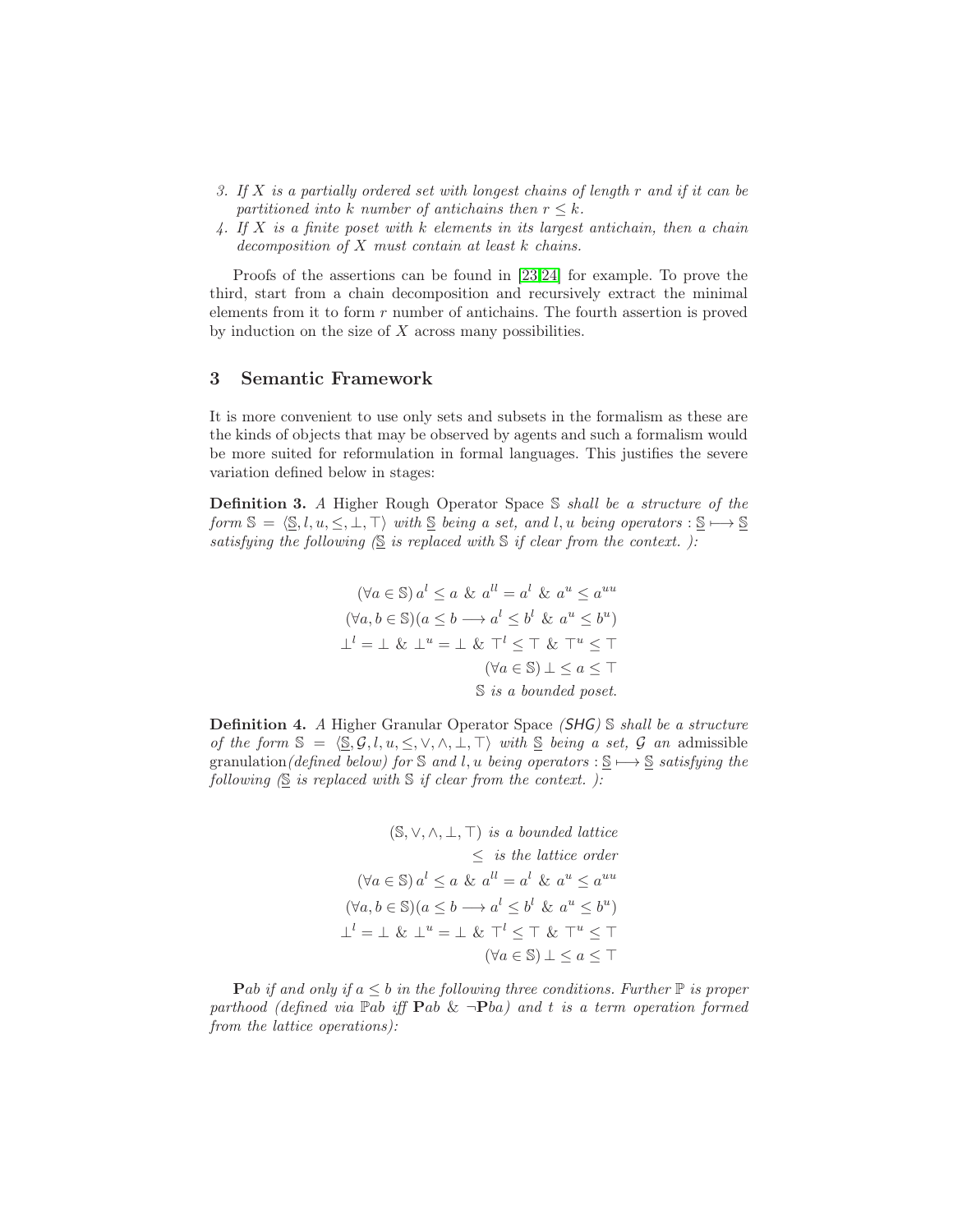$$
(\forall x \exists y_1, \dots y_r \in \mathcal{G}) t(y_1, y_2, \dots y_r) = x^l
$$
  
and 
$$
(\forall x) (\exists y_1, \dots y_r \in \mathcal{G}) t(y_1, y_2, \dots y_r) = x^u,
$$
 (Weak RA, WRA)  

$$
(\forall y \in \mathcal{G}) (\forall x \in \underline{\mathbb{S}}) (\mathbf{P} y x \longrightarrow \mathbf{P} y x^l),
$$
 (Lower Stability, LS)  

$$
(\forall x, y \in \mathcal{G}) (\exists z \in \underline{\mathbb{S}}) \mathbb{P} x z, \& \mathbb{P} y z \& z^l = z^u = z
$$
 (Full Underlap, FU)

**Definition 5.** An element  $x \in \mathbb{S}$  will be said to be lower definite (resp. upper definite) if and only if  $x^l = x$  (resp.  $x^u = x$ ) and definite, when it is both lower and upper definite.  $x \in \mathbb{S}$  will also be said to be weakly upper definite (resp weakly definite) if and only if  $x^u = x^{uu}$  (resp  $x^u = x^{uu}$  &  $x^l = x$ ). Any one of these five concepts may be chosen as a concept of crispness.

The following concepts of rough objects have been either considered in the literature (see [\[3\]](#page-18-2)) or are reasonable concepts:

- $x \in \mathbb{S}$  is a lower rough object if and only if  $\neg(x^l = x)$ .
- $x \in \mathbb{S}$  is a upper rough object if and only if  $\neg(x = x^u)$ .
- $x \in \mathbb{S}$  is a weakly upper rough object if and only if  $\neg(x^u = x^{uu})$ .
- $x \in \mathbb{S}$  is a rough object if and only if  $\neg(x^l = x^u)$ .
- Any pair of definite elements of the form  $(a, b)$  satisfying  $a < b$
- Any distinct pair of elements of the form  $(x^l, x^u)$ .
- Elements in an *interval of the form*  $(x^l, x^u)$ .
- Elements in an *interval of the form*  $(a, b)$  satisfying  $a \leq b$  with  $a, b$  being definite elements.
- A non-definite element in a RYS(see [\[3\]](#page-18-2)), that is an x satisfying  $\neg \mathbf{P} x^u x^l$

All of the above concepts of a rough object except for the last are directly usable in a higher granular operator space . Importantly, most of the results proved in this paper can hold for many choices of concepts of roughness and crispness. The reader is free to choose suitable combinations from the 40 possibilities.

Example 1 (No Information Tables). It should be easy to see that most examples of general rough sets derived from information tables (and involving granules and granulations) can be read as higher granular operator space . So a nontrivial example of a higher granular operator space that has not been derived from an information system is presented below:

Suppose agent X wants to complete a task and this task is likely to involve the use of a number of tools. X thinks tool-1 suffices for the task that a tool-2 is not suited for the purpose and that tool-3 is better suited than tool-1 for the same task. X also believes that tool-4 is as suitable as tool-1 for the task and that tool-5 provides more than what is necessary for the task. X thinks similarly about other tools but not much is known about the consistency of the information. X has a large repository of tools and limited knowledge about tools and their suitability for different purposes, and at the same time X might be knowing more about difficulty of tasks that in turn require better tools of different kinds.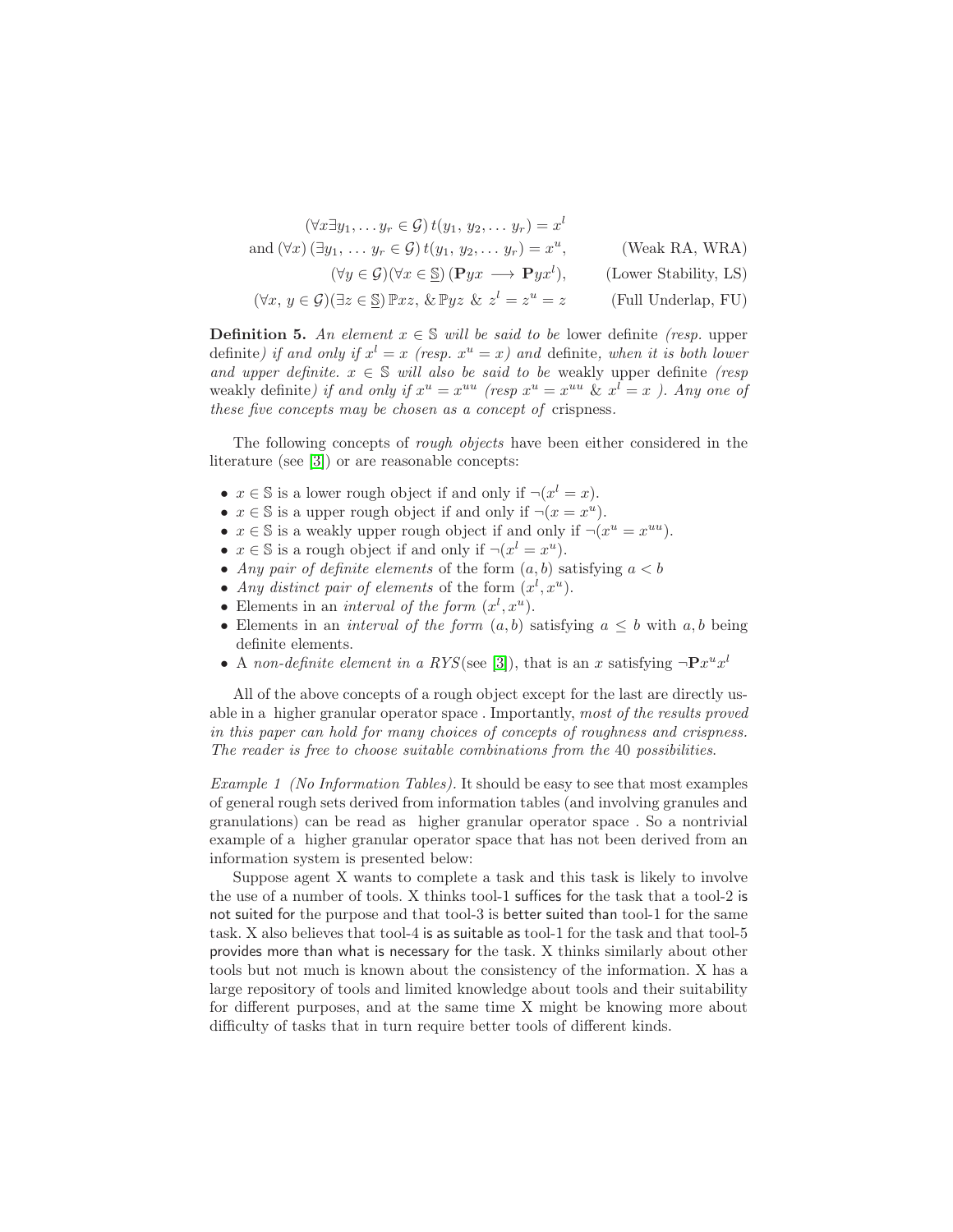Suppose also that similar heuristics are available about other similar tasks. The reasoning of the agent in the situation can be recast in terms of lower, upper approximations and generalized equality and questions of interest include those relating to the agent's understanding of the features of tools, their appropriate usage contexts and whether the person thinks rationally.

To see this it should be noted that the key predicates in the context are as below:

- suffices for can be read as *includes potential lower approximation of* a right tool for the task.
- is not suited for can be read as is neither a lower or upper approximation of any of the right tools for the task.
- better suited than can be read as potential rough inclusion ,
- is as suitable as can be read as *potential rough equality* and
- provides more than what is necessary for is for *upper approximation* of a right tool for the task.

Example 2 (Number of Objects). Often in the design, implementation and analysis of surveys (in the social sciences in particular), a number of intrusive assumptions on the sample are done and preconceived ideas about the population may influence survey design. Some assumptions that ensure that the sample is representative are obviously good, but as statistical methods are often abused [\[25\]](#page-19-18) a minimal approach can help in preventing errors. The idea of samples being representative translates into number of non crisp objects being at least above a certain number and below a certain number. There are also situations (as when prior information is not available or ideas of representative samples are unclear) when such bounds may not be definable or of limited interest.

*Example 3 (Non-Rough Approximations).* Suppose  $X_1, \ldots X_{24}$  are 24 colors defined by distinct frequencies and suppose the weak sensors at disposal can identify 3 of them as crisp colors. If it is required that the other 21 colors be approximated as 9 rough objects, then such a classification would not be possible in a rough scheme of things as at most three distinct pairs of crisp objects are possible. Note that using intervals of frequencies, tolerances can be defined on the set. But under the numeric restriction, 9 rough objects would not be possible.

#### <span id="page-6-0"></span>3.1 Minimal Assumptions

For the considerations of the following sections on distribution of rough objects and on counting to be valid, a minimal set of assumptions are necessary. These will be followed unless indicated otherwise:

- F1 S is a higher granular operator space .
- F2  $\#(\mathbb{S}) = n < \infty$ .
- C1  $C \subseteq \mathbb{S}$  is the set of crisp objects.
- $C2 \#(C) = k.$
- R1  $R \subset \mathbb{S}$  is the set of rough objects not necessarily defined as in the above.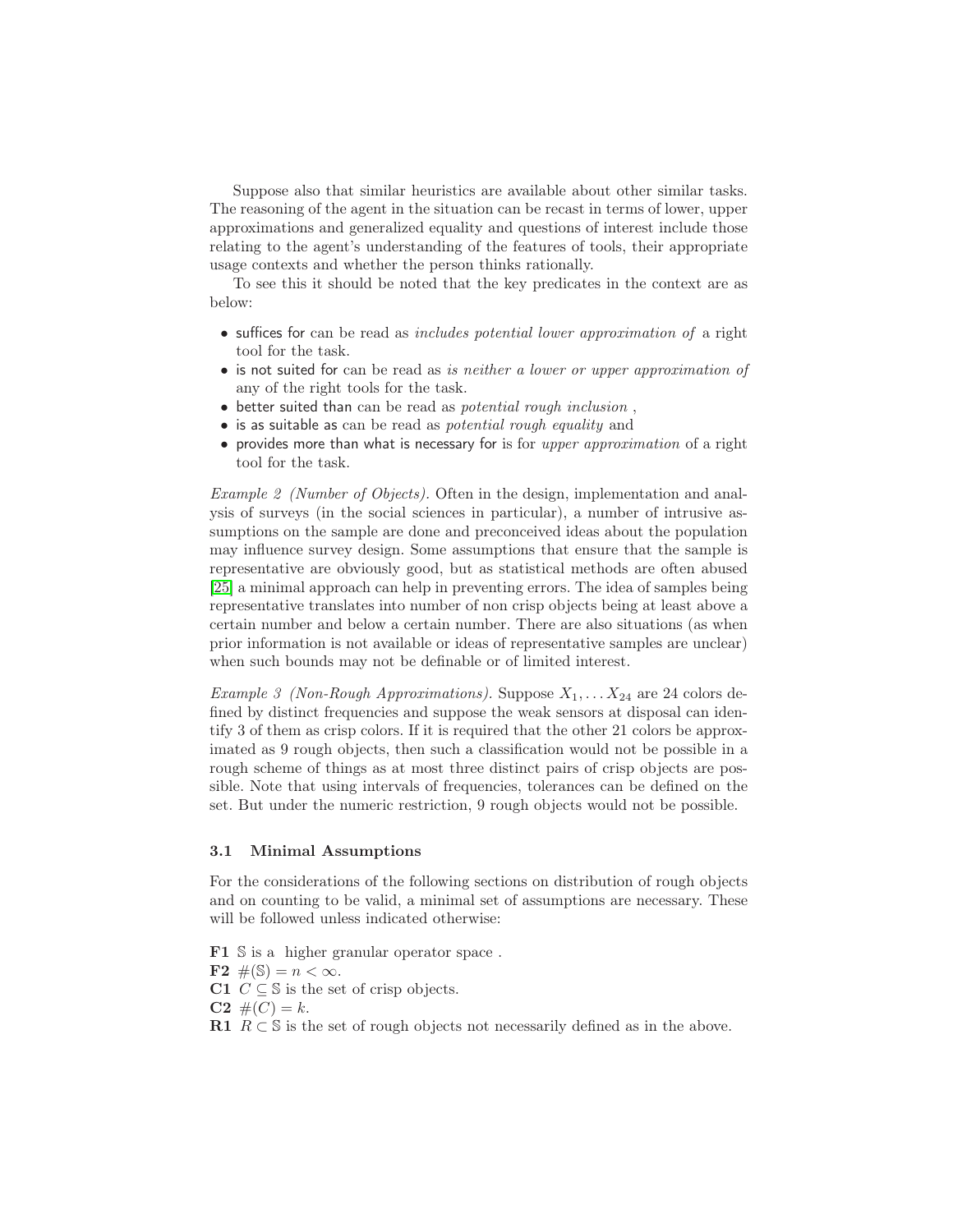R2  $R \cup C = \mathbb{S}$ **R3** there exists a map  $\varphi : R \longmapsto C^2$ . RC1  $R \cap C = \emptyset$ . RC2  $(\forall x \in R)(\exists a, b \in C)\varphi(x) = (a, b) \& a \subset b.$ 

Note that no further assumptions are made about the nature of  $\varphi(x)$ . It is not required that  $\varphi(x) = (a, b) \& x^l = a \& x^u = b$ , though this happens often.

The set of crisp objects is necessarily partially ordered. In specific cases, this order may be a lattice, distributive, relatively complemented or Boolean order. Naturally the combinatorial features associated with higher granular operator space depend on the nature of the partial order. This results in situations that are way more involved than the situation encoded by the following simple proposition.

**Proposition 1.** Under all of the above assumptions, for a fixed value of  $\#(\mathbb{S}) =$ n and  $\#(C) = k$ , R must be representable by a finite subset  $K \subseteq C^2 \setminus \Delta_C$ ,  $\Delta_C$ being the diagonal in  $C^2$ .

The two most extreme cases of the ordering of the set  $C$  of crisp objects correspond to C forming a chain and  $C \setminus \{\perp,\top\}$  forming an anti-chain. Numeric measures for these distributions have been defined for these in [\[17\]](#page-19-10) by the present author. The measure gives an idea of the extent of distribution of non crisp objects over the distribution of the crisp objects and it has also been shown that such measures do not provide reasonable comparisons across diverse contexts.

# 4 Pre-Well Distribution of Objects over Chains: PWC

Definition 6. A distribution of rough objects relative to a chain of crisp objects C will be said to be a Pre-Well Distribution of Objects over Chains if the minimal assumptions (Subsection[.3.1\)](#page-6-0) (without the condition RC1) and the following three conditions hold:

- 1. C forms a chain under inclusion order.
- 2.  $\varphi$  is a surjection.
- 3. Pairs of the form  $(x, x)$ , with x being a crisp object, also correspond to rough objects.

Though the variant is intended as an abstract reference case where the idea of crispness is expressed subliminally, there are very relevant practical contexts for it (see Example. [4\)](#page-8-0). It should also be noted that this interpretation is not compatible with the interval way of representing rough objects without additional tweaking.

Theorem 3. Under the above assumptions, the number of crisp objects is related to the total number of objects by the formula:

$$
k \stackrel{i}{=} \frac{(1+4n)^{\frac{1}{2}}-1}{2}.
$$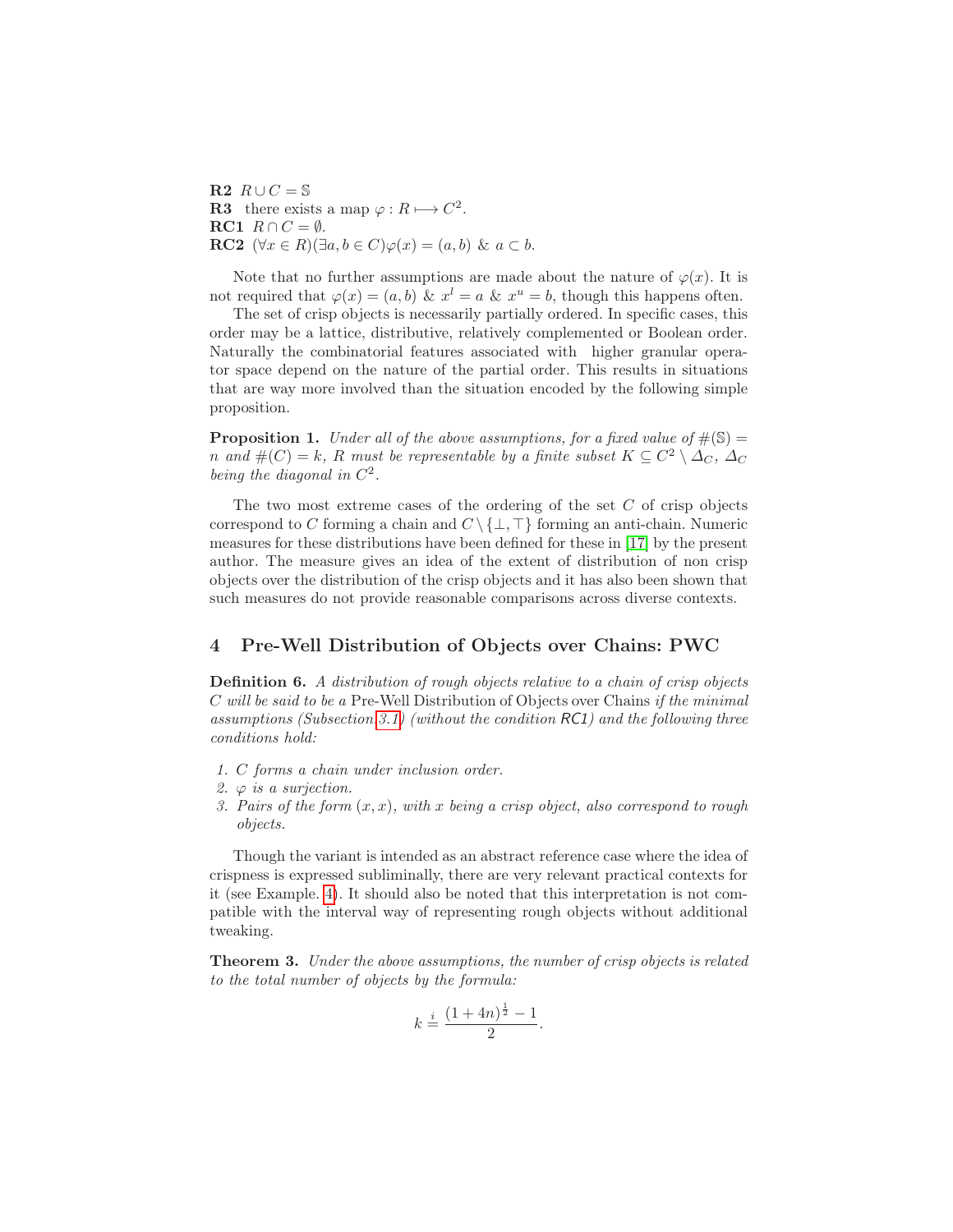In the formula  $\frac{i}{r}$  is to be read as if the right hand side (RHS) is an integer then the left hand side is the same as RHS.

*Proof.* • Clearly the number of rough objects is  $n - k$ .

- By the nature of the surjection  $n k$  maps to  $k^2$  pairs of crisp objects.
- So  $n k = k^2$ .
- So integral values of  $\frac{(1+4n)^{\frac{1}{2}}-1}{2}$  $\frac{1}{2}$  will work.

 $\Box$ 

This result is associated with the distribution of odd square integers of the form  $4n + 1$  which in turn should necessarily be of the form  $4(p^2 + p) + 1$  (p being any integer). The requirement that these be perfect squares causes the distribution of crisp objects to be very sparse with increasing values of  $n$ . The number of rough objects between two successive crisp objects increases in a linear way, but this is a misleading aspect. These are illustrated in the graphs Fig[.1](#page-9-0) and Fig[.2.](#page-10-0)

<span id="page-8-0"></span>Example 4. This example has the form of a narrative that gets progressively complex.

Suppose Alice wants to purchase a laptop from an on line store for electronics. Then she is likely to be confronted by a large number of models and offers from different manufacturers and sellers. Suppose also that the she is willing to spend less than  $\epsilon x$  and is pretty open to considering a number of models. This can happen, for example, when she is just looking for a laptop with enough computing power for her programming tasks.

This situation may appear to have originated from information tables with complex rules in columns for decisions and preferences. Such tables are not information systems in the proper sense. Computing power for one thing is a context dependent function of CPU cache memories, number of cores, CPU frequency, RAM, architecture of chipset, and other factors like type of hard disk storage.

**Proposition 2.** The set of laptops  $\mathcal{S}$  that are priced less than  $\infty$  can be totally quasi ordered.

*Proof.* Suppose  $\prec$  is the relation defined according to  $a \prec b$  if and only if price of laptop a is less than or equal to that of laptop b. Then it is easy to see that  $\prec$  is a reflexive and transitive relation. If two different laptops  $a$  and  $b$  have the same price, then  $a \prec b$  and  $b \prec a$  would hold. So  $\prec$  may not be antisymmetric.  $\Box$ 

Suppose that under an additional constraint like CPU brand preference, the set of laptops becomes totally ordered. That is under a revised definition of ≺ of the form:  $a \prec b$  if and only if price of laptop a is less than that of laptop b and if the prices are equal then CPU brand of  $b$  must be preferred over  $a$ 's.

Suppose now that Alice has more knowledge about a subset  $C$  of models in the set of laptops  $S$ . Let these be labeled as *crisp* and let the order on  $C$  be  $\prec_{C}$ . Using additional criteria, rough objects can be indicated. Though lower and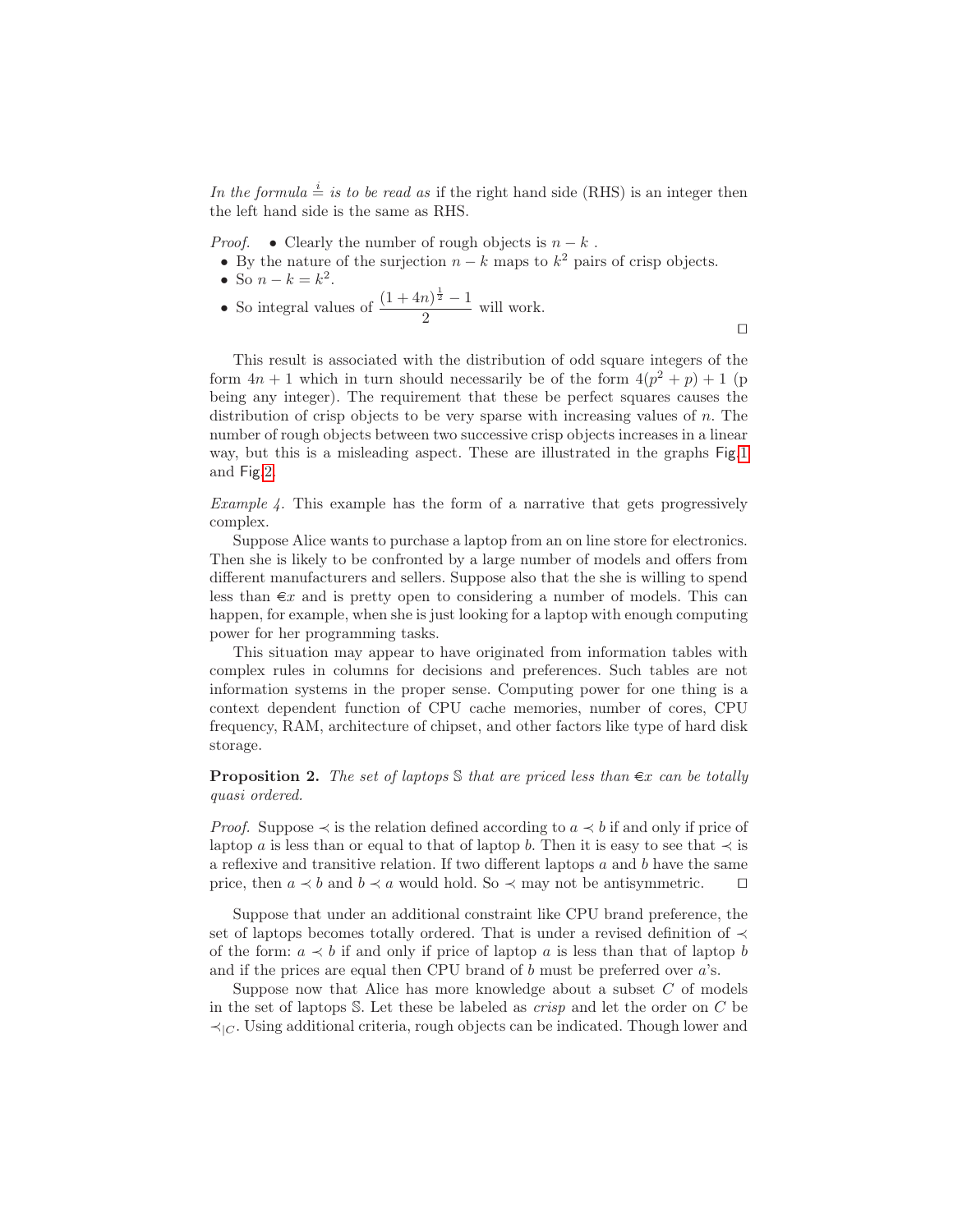

<span id="page-9-0"></span>Fig. 1. Rough Objects Between Crisp Objects: Special Chain Case

upper approximations can be defined in the scenario, the granulations actually used are harder to arrive at without all the gory details.

This example once again shows that granulation and construction of approximations from granules may not be related to the construction of approximations from properties in a cumulative way.

# 5 Well Distribution of Objects Over Chains: WDC

Definition 7. A distribution of rough objects relative to a chain of crisp objects C will be said to be a Well Distribution of Objects over Chains if the minimal assumptions (Subsection[.3.1\)](#page-6-0) and the following two conditions hold:

- 1. C forms a chain under  $\prec$  order.
- 2.  $\varphi$  is an surjection onto  $C^2 \setminus \Delta_C$  ( $\Delta_C$  being the diagonal of C).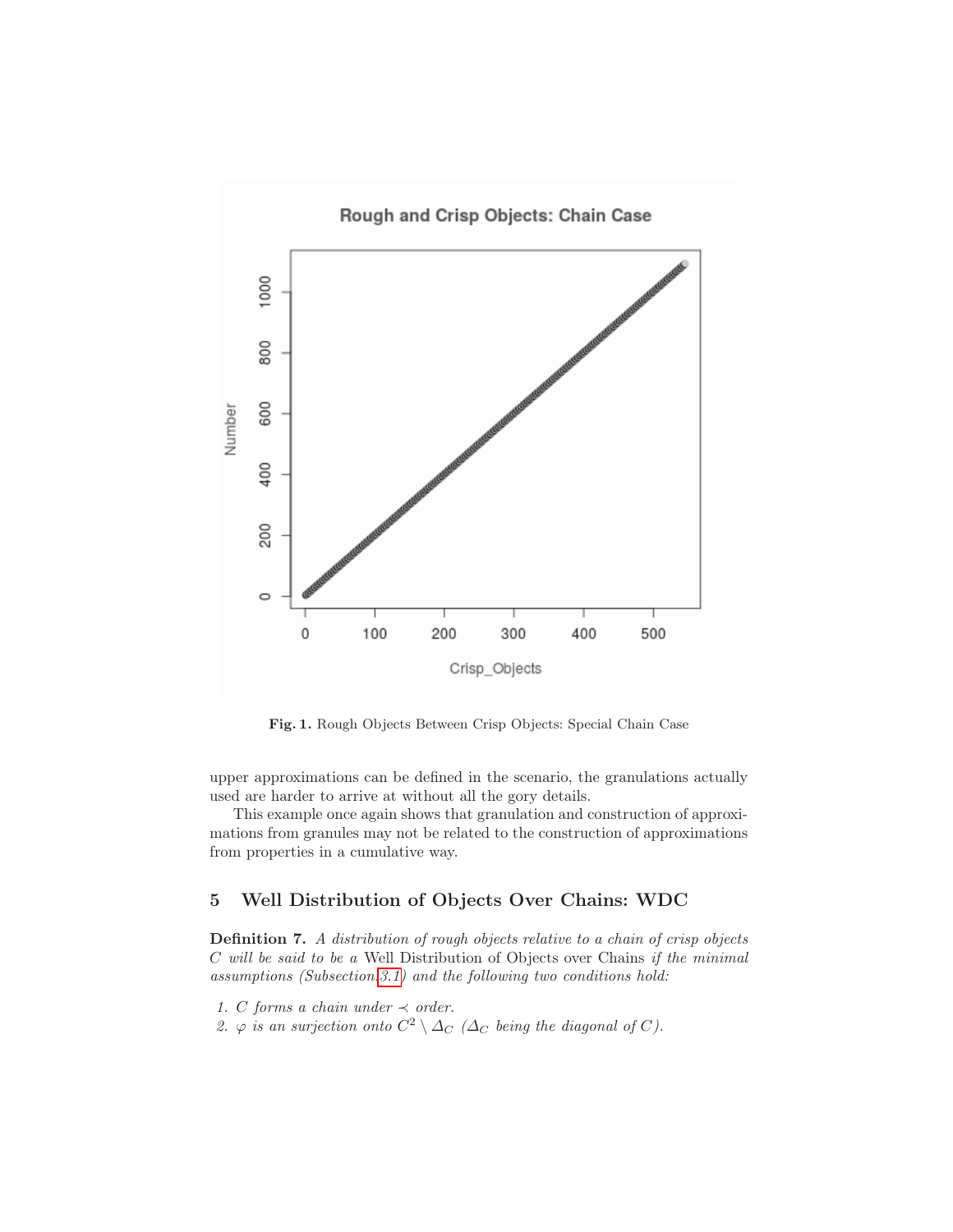

<span id="page-10-0"></span>Fig. 2. Values of n and k: Special Chain Case

In this case pairs of the form  $(a, a)$  (with a being crisp) are not permitted to be regarded as rough objects. This amounts to requiring clearer conditions on the idea of what rough objects ought to be.

<span id="page-10-1"></span>Example 5. In the example for pre-well distributions, if Alice never let a crisp object be a rough object, then the resulting example would fall under well distribution of objects over chains. In other words, the laptops would be well distributed over the crisp objects (crisp models of laptops).

Theorem 4. When the objects are well distributed over the crisp objects, then the number of crisp objects would be related to the total number of objects by the formula:

 $n - k = k^2 - k$ 

So, it is necessary that n be a perfect square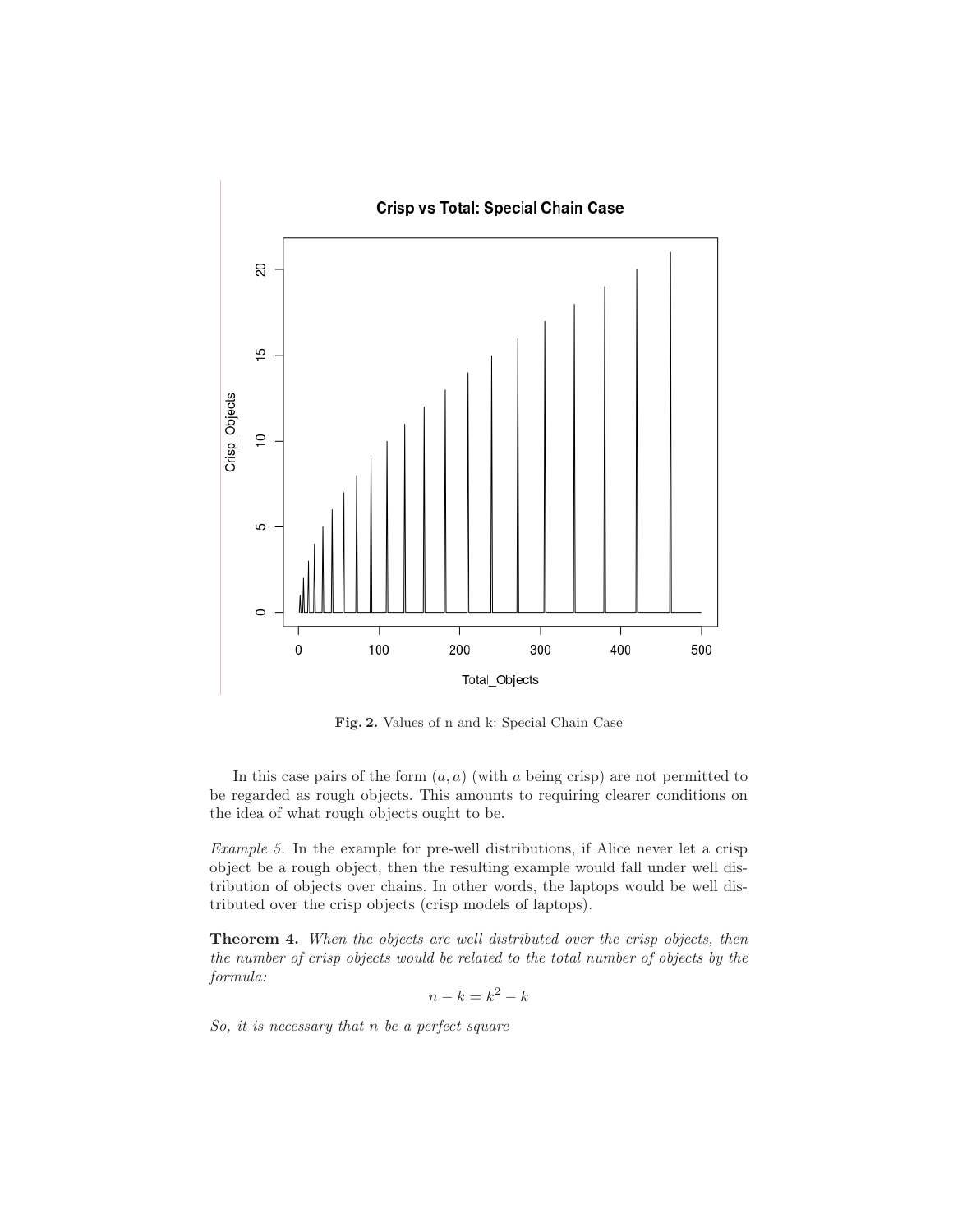Proof. • Under the assumptions, an object is either rough or is crisp.

- The number of rough objects is  $n k$ .
- By the nature of the surjection  $n k$  maps to  $k^2 k$  pairs of crisp objects (as the diagonal cannot represent rough objects).
- So  $n k = k^2 k$ .
- So  $n = k^2$  is necessary.

 $\Box$ 

Theorem 5. Under the assumptions of this section, if the higher granular operator space is a Boolean algebra then the cardinality of the Boolean algebra  $2<sup>x</sup>$ is determined by integral solutions for x in

$$
2^x = k^2.
$$

*Proof.* As the number of elements in a finite power set must be of the form  $2<sup>x</sup>$  for some positive integer x, the correspondence follows. If  $2^x = k^2$ , then  $x = 2 \log_2 k$ .  $\Box$ 

Remark 1. The previous theorem translates to a very sparse distribution of such models. In fact for  $n \leq 10^8$ , the total number of models is 27. Fig.[3](#page-12-0) gives an idea of the numbers that work.

## 6 Relaxed Distribution of Objects Over Chains: RDC

Definition 8. A distribution of rough objects relative to a chain of crisp objects C will be said to be a  $\alpha$ -Relaxed Distribution of Objects over Chains if the minimal assumptions (Subsection[.3.1\)](#page-6-0) and the following three conditions hold.

- C forms a chain under  $\prec$  order.
- $\varphi$  is not necessarily a surjection and
- •

$$
\#(\varphi(R)) \le \alpha(k^2 - k),
$$

for some rational  $\alpha \in (0,1]$  (the interpretation of  $\alpha$  being that of a loose upper bound rather than an exact one).

Any value of  $\alpha$  that is consistent with the inequality will be referred to as an admissible *value of*  $\alpha$ .

Example  $6$ . The following modifications, in the context of Example. [5,](#page-10-1) are more common in practice:

- No non crisp laptops may be represented by some pairs of crisp laptops and consequently  $\varphi$  would not be a surjection onto  $C^2 \setminus \Delta_C$  and
- an estimate of the number of rough laptops may be known (this applies when too many models are available).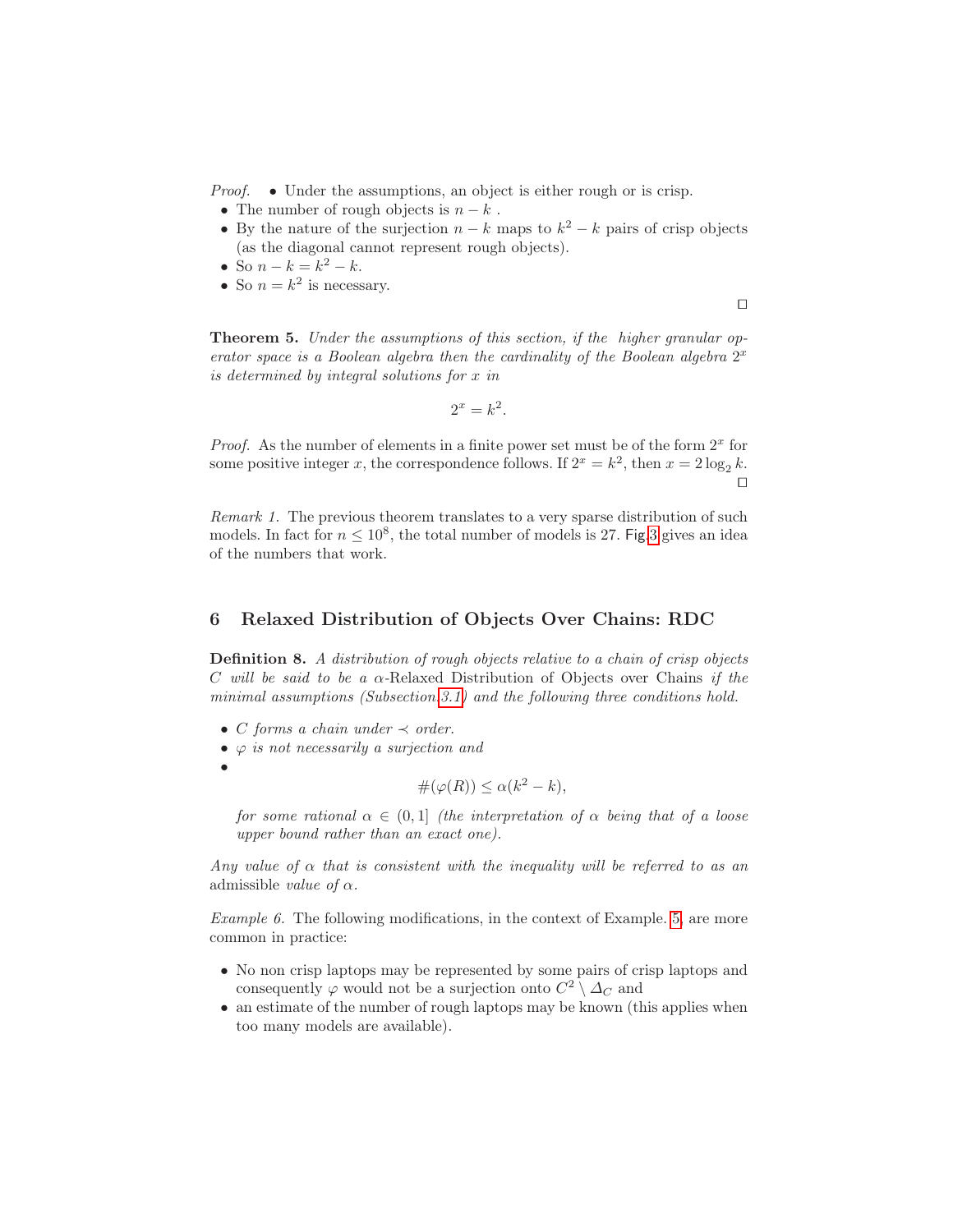

<span id="page-12-0"></span>Fig. 3. Existence of Power Rough Sets on Chain

These can lead to some estimate of  $\alpha$ . It should be noted that a natural subproblem is that of finding good values of  $\alpha$ .

<span id="page-12-1"></span>Theorem 6. In the context of relaxed distribution of objects over chains it is provable that, for fixed n the possible values of k correspond to integral solutions of the formula:

$$
k = \frac{(\pi - 1) + \sqrt{(1 - \pi)^2 + 4n\pi}}{2\pi},
$$

subject to  $k \leq |\sqrt{n}|$ ,  $\#(\varphi(R)) = \pi(k^2 - k)$  and  $0 < \pi \leq \alpha$ .

*Proof.* • When  $n - k = \pi(k^2 - k)$  then  $\pi = \frac{(n - k)}{(12 - k)}$  $(k^2 - k)$ 

• So positive integral solutions of  $k = \frac{(\pi - 1) + \sqrt{(1 - \pi)^2 + 4n\pi}}{2}$  $\frac{(1 - h)^{1 + h n}}{2\pi}$  may be admissible.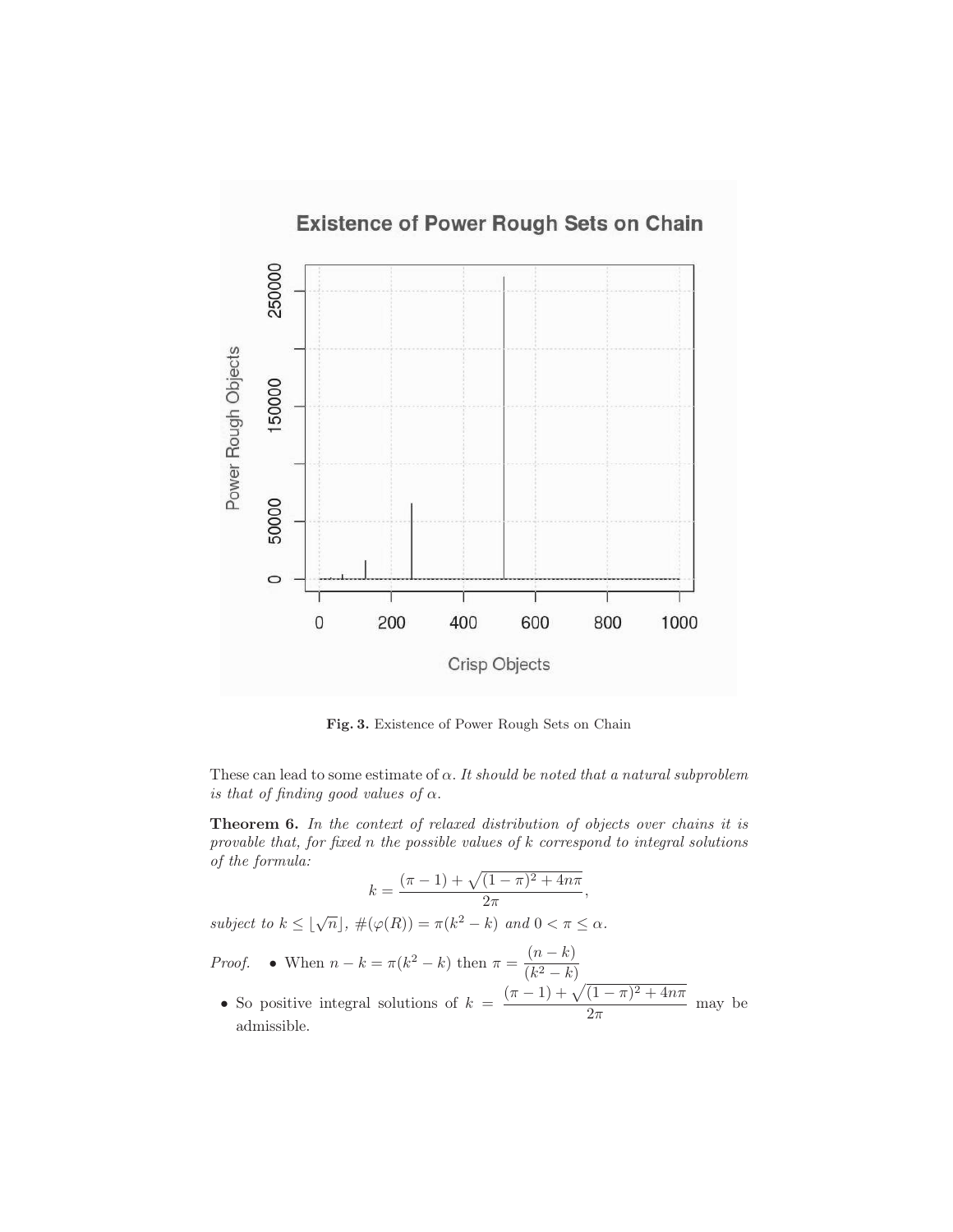• The expression for  $\alpha$  means that it can only take a finite set of values given *n* as possible values of *k* must be in the set  $\{2, 3, ..., \lfloor \sqrt{\frac{n}{\alpha}} \rfloor\}.$ 

Remark 2. The bounds for  $k$  are not necessarily the best ones.

**Theorem 7.** In the proof of the above theorem (Thm. [6\)](#page-12-1), fixed values of n and  $\pi$  do not in general correspond to unique values of k and unique models.

If the mentioned bounds on  $k$  are not imposed then it might appear that for  $\pi = 0.5$  and  $n = 1000000$ , the number of values of k that work seem to be 1413. If the bounds on  $k$  are imposed then Fig.[4](#page-13-0) gives a description of the resulting pattern of values:



<span id="page-13-0"></span>Fig. 4. Trimmed Number of Possible Values of k

 $\Box$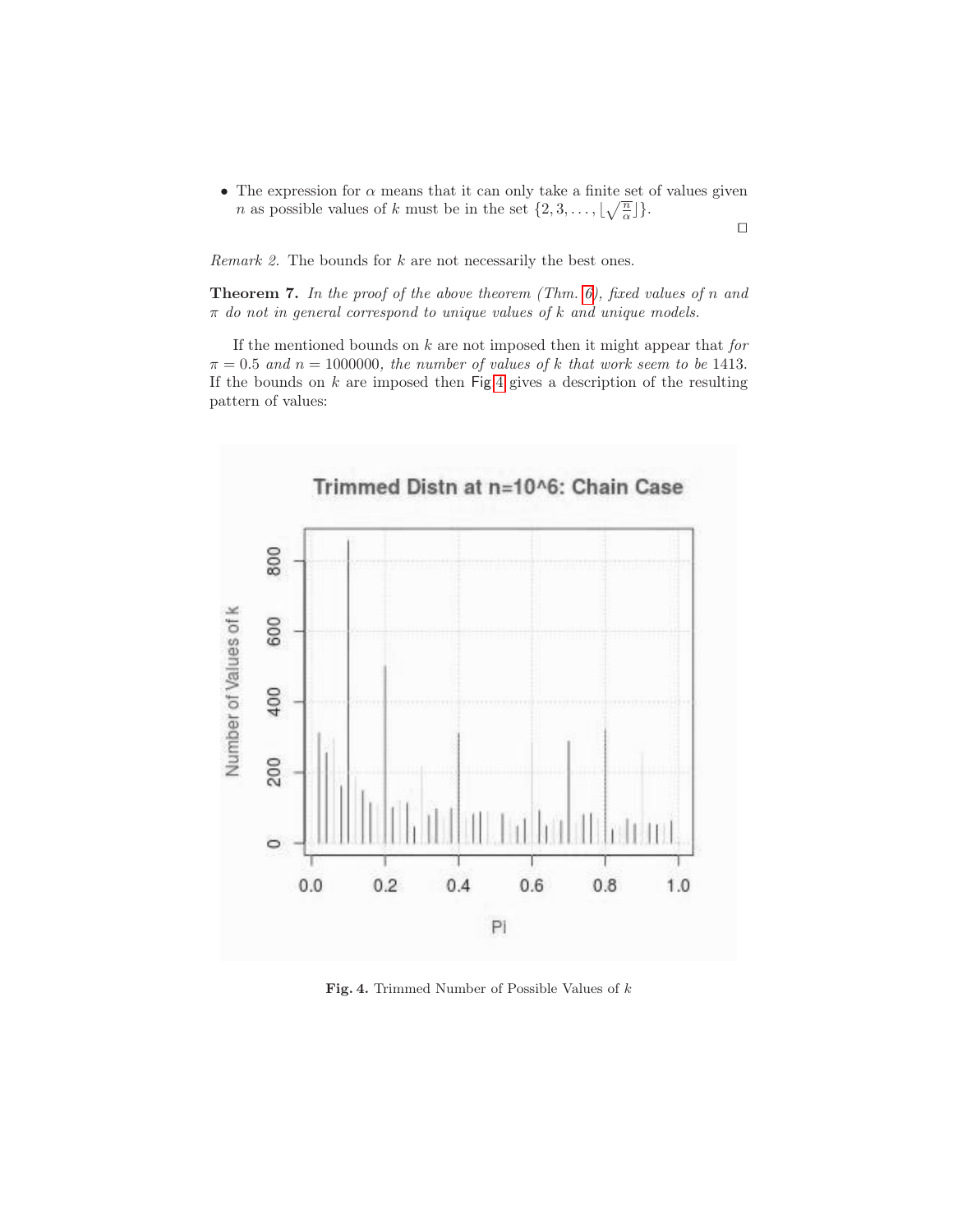#### Algorithms: RDC

A purely arbitrary method of supplying values of  $\alpha$  based on *some heuristics* cannot be a tractable idea. To improve on this some algorithms for computing admissible values of alpha are proposed in this subsection.

## RDC Algorithm-1

- 1. Fix the value of n.
- 1. Fix the value of *n*.<br>2. Start from possible values of *k* less than  $\sqrt{n-1}$ .
- 3. Compute  $\alpha$  for all of these values.
- 4. Suppose the computed values are  $\alpha_1, \ldots, \alpha_r$
- 5. Check the admissibility of solutions.

### RDC Algorithm-2

Another algorithm for converging to solutions is the following:

- 1. Start from a sequence  $\{\alpha_i\}$  of possible values in the interval  $(0, 1)$ .
- 2. Check the admissibility and closeness to solutions
- 3. If a solution appears to be between  $\alpha_i$  and  $\alpha_{i+1}$ , add an equally spaced subsequence between the two.
- 4. Check the admissibility and closeness to solutions.
- 5. Continue
- 6. Stop when solution is found

Theorem 8. Both of the above algorithms converge in a finite number of steps.

Proof. Convergence of the first algorithm is obvious. Convergence of the second follows from the following construction:

- Suppose the goal is to converge to an  $\alpha \in (0,1)$ .
- Let  $\alpha_o = 0, \alpha_1 = 1$  and for a fixed positive integer n and  $i = 1, \ldots, n$ , let  $\alpha_{1i} = \frac{i}{n}$  and  $\alpha \in (\alpha_{1j}, \alpha_{1j+1}).$
- Form n number of equally spaced partitions  $\{\alpha_{2i}\}\$  of  $(\alpha_{1j}, \alpha_{1j+1})$  and let  $\alpha \in (\alpha_{2j}, \alpha_{2j+1}).$
- Clearly  $(\forall \epsilon > 0 \exists N \forall r > N) |\alpha \alpha_{ri}| < \epsilon$
- So the algorithm will succeed in finding the required  $\alpha$ .

 $\Box$ 

# 7 Relaxed Bounded Distribution on Chains: RBC

Definition 9. A distribution of rough objects relative to a chain of crisp objects C will be said to be a  $\alpha$ -Relaxed Bounded Distribution of Objects over Chains (RBC) if the minimal assumptions (Subsection[.3.1\)](#page-6-0) and the following three conditions hold.

• C forms a chain under  $\prec$  order and  $\varphi$  is not necessarily a surjection,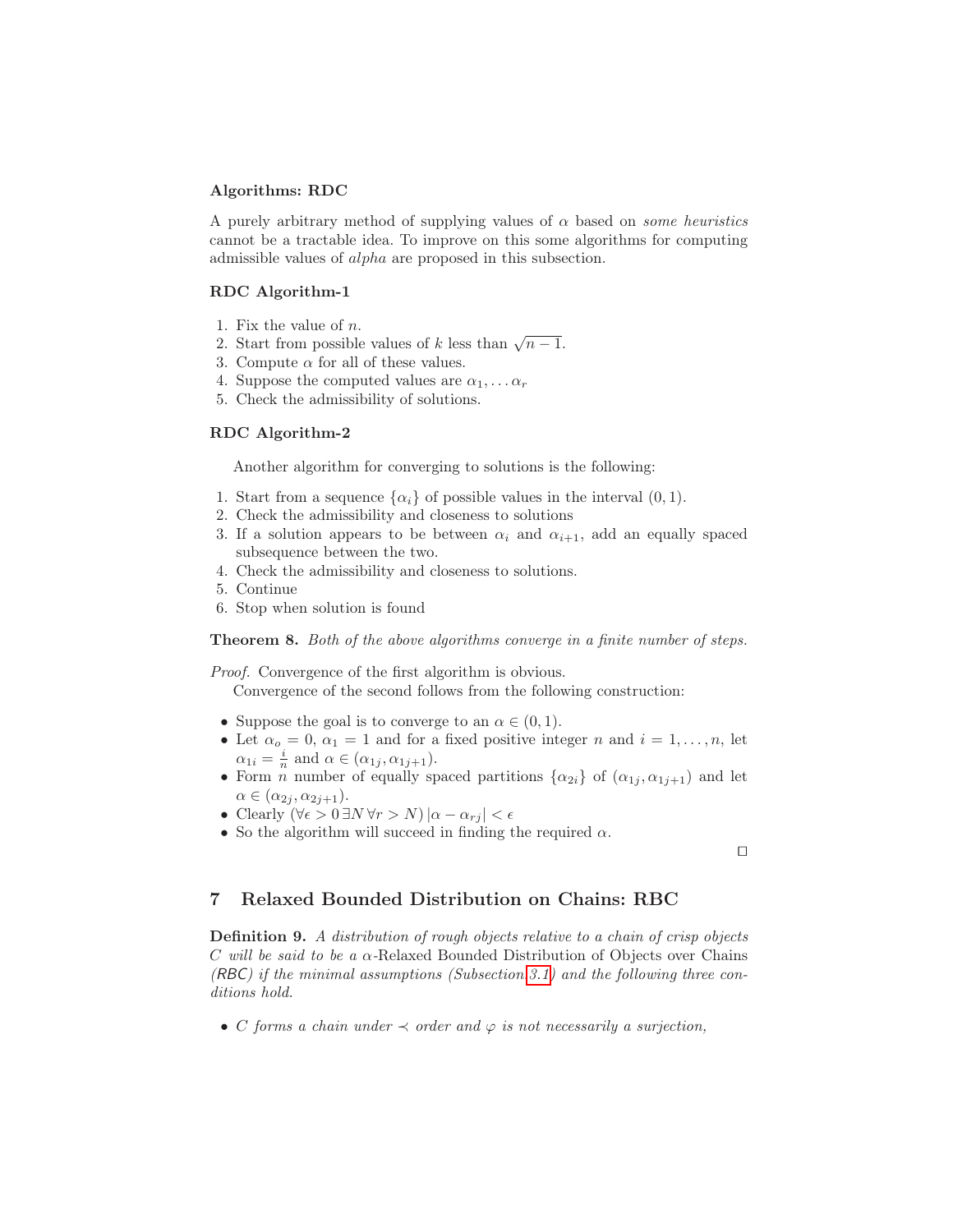$\#(\varphi(R)) \leq \alpha(k^2 - k),$ 

for some rational  $\alpha \in (0,1]$  (the interpretation of  $\alpha$  being that of a loose upper bound rather than an exact one) and

• R is partitioned into disjoint subsets of size  ${r_i}_{i=1}^g$  with  $g = k^2 - k$  subject to the condition

$$
a \le r_i \le b \le n - k, \text{ with } a, b \text{ being constants.} \tag{β}
$$

Any value of  $\alpha$  that is consistent with the inequality will be referred to as an admissible *value of*  $\alpha$ .

RBC differs from RDC in the explicit specification of bounds on number of objects that may be represented by a pair of crisp objects.

**Proposition 3.** For  $a = 0$  and  $b = n - k$ , every RDC is a RBC.

Theorem 9. If the crisp objects form a chain, then the total number of possible models B is

$$
B = \sum_{\alpha \in \pi(r)|\beta} \prod_{i=1}^{k^2 - k} \alpha_i \text{ and } n_o a^{k^2 - k} \le B \le n_o b^{k^2 - k},
$$

with the summation being over partitions  $\alpha = {\alpha_i}$  of r subject to the condition  $\beta$  and  $n_o$  being the number of admissible partitions under the conditions.

*Proof.* • On a chain of length k,  $k^2 - k$  spaces can be filled.

- The next step is to determine the partitions  $\pi(r)$  of r into  $k^2 k$  distinct parts.
- The condition  $\beta$  eliminates many of these partitions resulting in the admissible set of partitions  $\pi(r)|\beta$ .
- Each of the partitions  $\alpha \in \pi(r)|\beta$  corresponds to  $\prod_i \alpha_i$  number of possibilities.
- So the result follows.

 $\Box$ 

# 8 Distribution of Objects: General Context

Definition 10. A distribution of rough objects relative to a poset of crisp objects C will be said to be a  $\alpha$ -Relaxed Bounded Distribution of Objects (RBO) if the minimal assumptions (Subsection[.3.1\)](#page-6-0) without the restriction R2 and the following three conditions hold:

- $\#(\varphi(R)) = t \leq n k$ ,
- $t = \beta(k^2 k)$  and,
- $n k = \alpha(k^2 k)$ . for some constants t,  $\beta$ ,  $\alpha$

•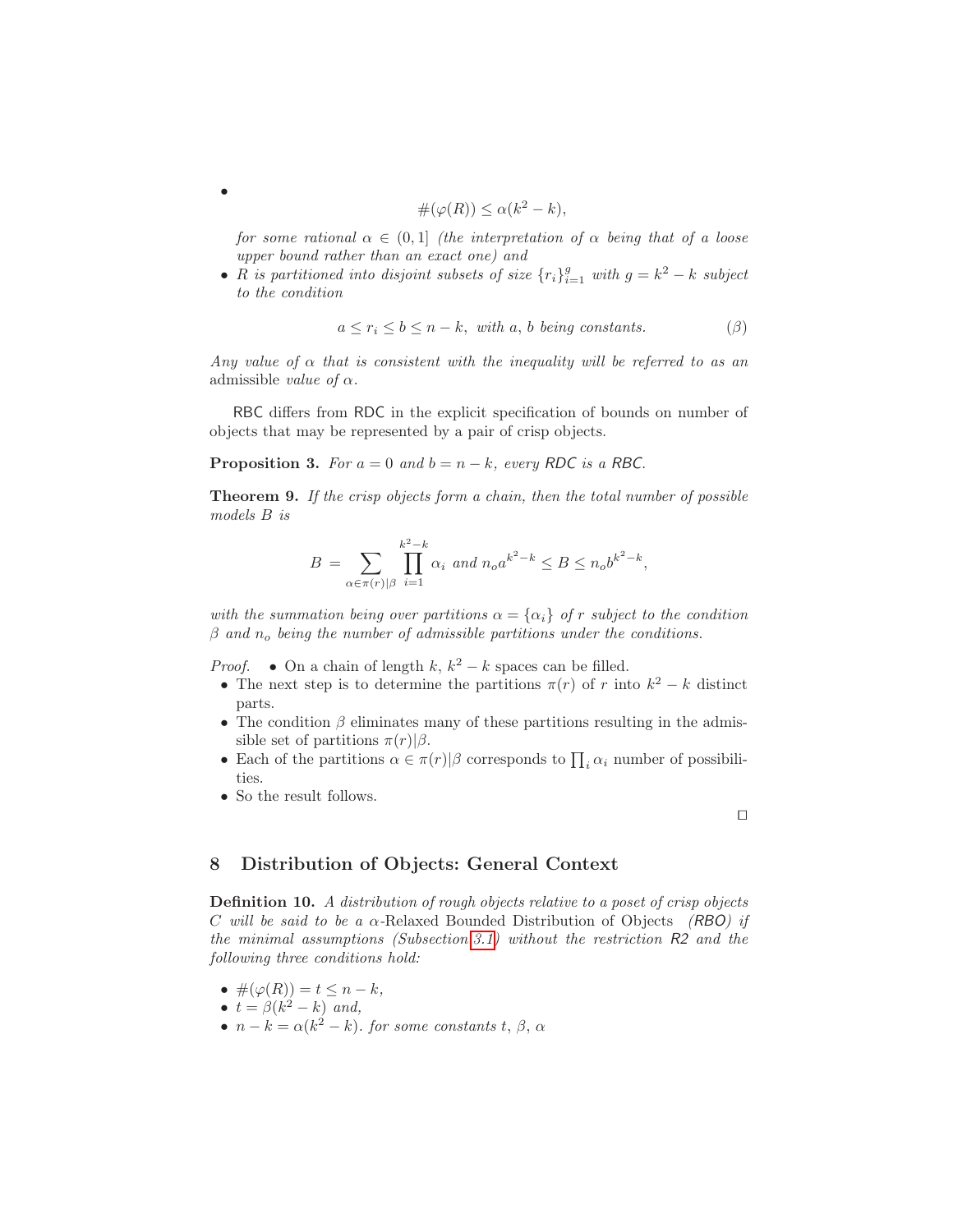Example 7. In the context of Example[.5,](#page-10-1) if Alice is not able to indicate a single criteria for the chain order, then the whole context would naturally fall under the context of this section.

This perspective can also be used in more general contexts that fall outside the scope of SHG. It is possible, in practice, that objects are neither crisp or rough. This can happen, for example, when:

- a consistent method of identifying crisp objects is not used or
- some objects are merely labeled on the basis of poorly defined partials of features or
- a sufficiently rich set of features that can provide for consistent identification is not used

For RBO, in the absence of additional information about the order structure, it is possible to rely on chain decompositions or use generalized ideals and choice functions for developing computational considerations based on the material of the earlier sections. The latter is specified first in what follows.

**Definition 11.** The lower definable scope  $SL(x)$  of an element  $x \in R$  will be the set of maximal elements in  $\downarrow$  (x)  $\cap$  C, that is

$$
SL(x) = \max(\downarrow (x) \cap C).
$$

The upper definable scope  $SU(x)$  of an element  $x \in R$  will be the set of minimal elements in  $\uparrow$   $(x) \cap C$ , that is

$$
SU(x) = \min(\uparrow(x) \cap C).
$$

All representations of rough objects can be seen as the result of choice operations

$$
\psi_x : \mathbf{SL}(x) \times \mathbf{SU}(x) \longmapsto C^2 \setminus \Delta_C.
$$

Letting  $\#(\mathbf{SL}(x)) = c(x)$  and  $\#(\mathbf{SU}(x)) = v(x)$  formulas for possible values may be obtainable. Finding a simplification without additional assumptions remains an open problem though.

## Chain Covers

Let  $C^*$  be the set of crisp objects  $C$  with the induced partial order, then by the theorem in Sec [2.1,](#page-3-0) the order structure of the poset of crisp objects  $C^*$  permits a disjoint chain cover. This permits an incomplete strategy for estimating the structure of possible models and counting the number of models.

- Let  $\{C_i : i = 1, \ldots h\}$  be a disjoint chain cover of  $C^*$ . Chains starting from a and ending at b will be denoted by  $[[a, b]].$
- Let  $C_1$  be the chain  $[0, 1]$  from the the smallest(empty) to the largest object.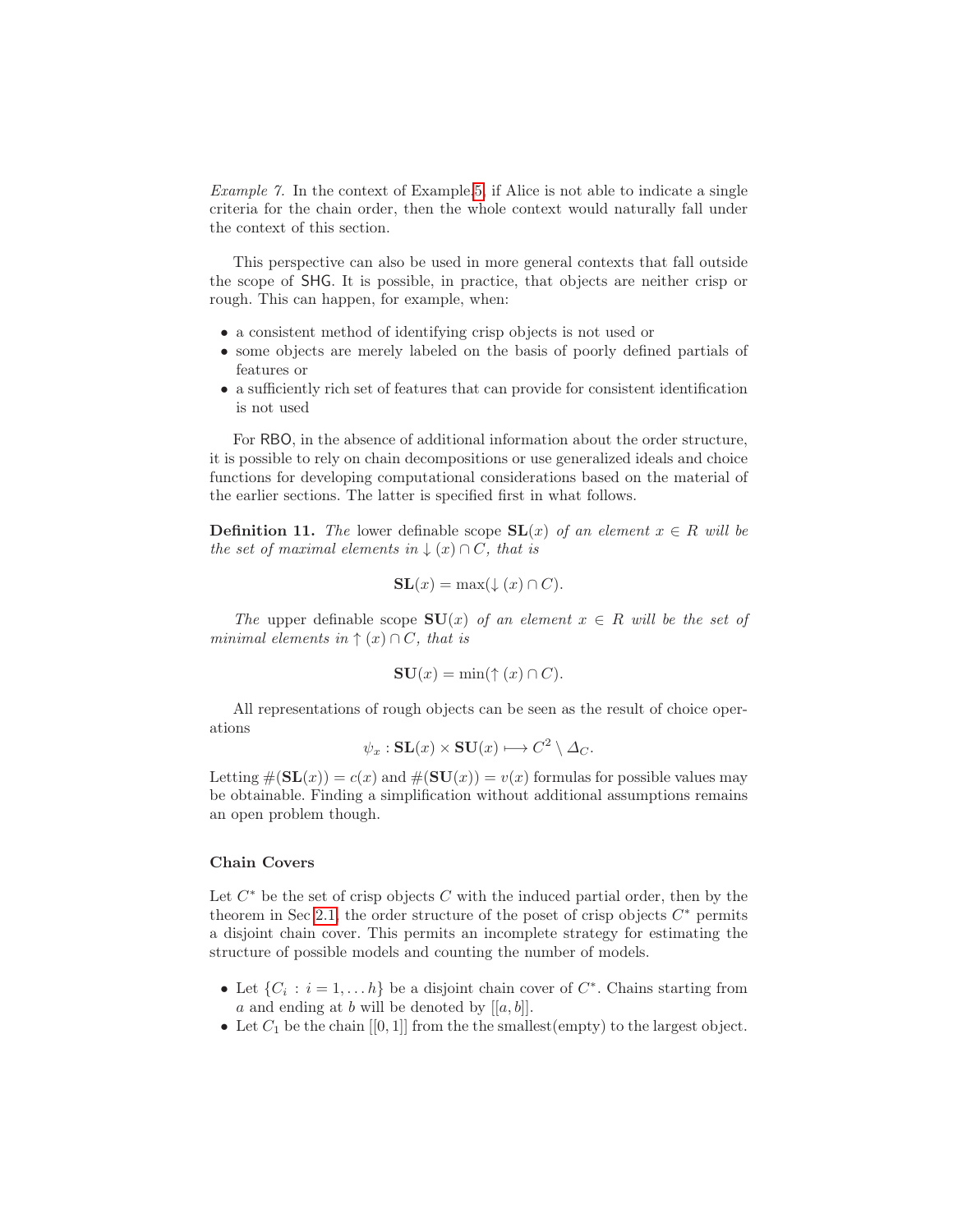- If  $C_1$  has no branching points, then without loss of generality, it can be assumed that  $C_2 = [[c_{2l}, c_{2g}]]$  is another chain with least element  $c_{2l}$  and greatest element  $c_{2g}$  such that  $0 \prec c_{21}$ , possibly  $c_{2g} \prec 1$  and certainly  $c_{2g} \prec 1$ .
- If  $c_{2g} < 1$ , then the least element of at least two other chains ([[ $c_{3l}, c_{3g}$ ]] and  $[[c_{4l}, c_{4g}]]$  must cover  $c_{2g}$ , that is  $c_{2g} \prec c_{3l}$  and  $c_{2g} \prec c_{4l}$ .
- This process can be extended till the whole poset is covered.
- The first step for distributing the rough objects amongst these crisp objects consists in identifying the spaces distributed over maximal chains on the disjoint cover subject to avoiding over counting of parts of chains below branching points.

The above motivates the following combinatorial problem for solving the general problem:

Let  $H = [[c_l, c_g]]$  be a chain of crisp objects with  $\#(H) = \alpha$  and let  $c_o$  be a branching point on the chain with  $\#([[c_l, c_o]]) = \alpha_o$ . Let

$$
S_C = \{(a, b); a, b \in [[c_o, c_g]] \text{ or } c_l < a, b < c_o\}.
$$

In how many ways can a subset  $R_f \subseteq R$  of rough objects be distributed over  $S_C$ under  $\#(R_f) = \pi$ ?

**Theorem 10.** If the number of possible ways of distributing r rough objects over a chain of h crisp elements is  $n(r, h)$ , then the number of models in the above problem is

$$
n(r,h) - n(r,h_o).
$$

*Proof.* This is because the places between crisp objects in  $[[c_l, c_o]]$  must be omitted. The exact expression of  $n(r, h)$  has already been described earlier.  $\Box$ 

Using the above theorem it is possible to evaluate the models starting with splitting of  $n - k$  into atmost w partitions. Because of this it is not necessary to use principal order filters generated by crisp objects to arrive at direct counts of the number of possible cases and a representation schematics.

#### 8.1 Applications: Hybrid Swarm Optimization

Many unsupervised and semi-supervised algorithms do not converge properly and steps involved may have dense and unclear meaning. The justification for using such algorithms often involve analogies that may appear to be reasonable at one level and definitely suspect in broader perspectives - typically this can be expected to happen when the independent intelligence of computational agents or potential sources of intelligence in the context are disregarded. For example, the class of ant colony algorithms (see [\[26\]](#page-19-19)) uses probabilist assumptions and restricted scope for control at the cost of simplifying assumptions.

For example, for a set of robots to navigate unfamiliar terrain with obstacles, a swarm optimization method like the polymorphic ant colony optimization method may be used [\[27\]](#page-19-20). The method involves scouts, workers and other types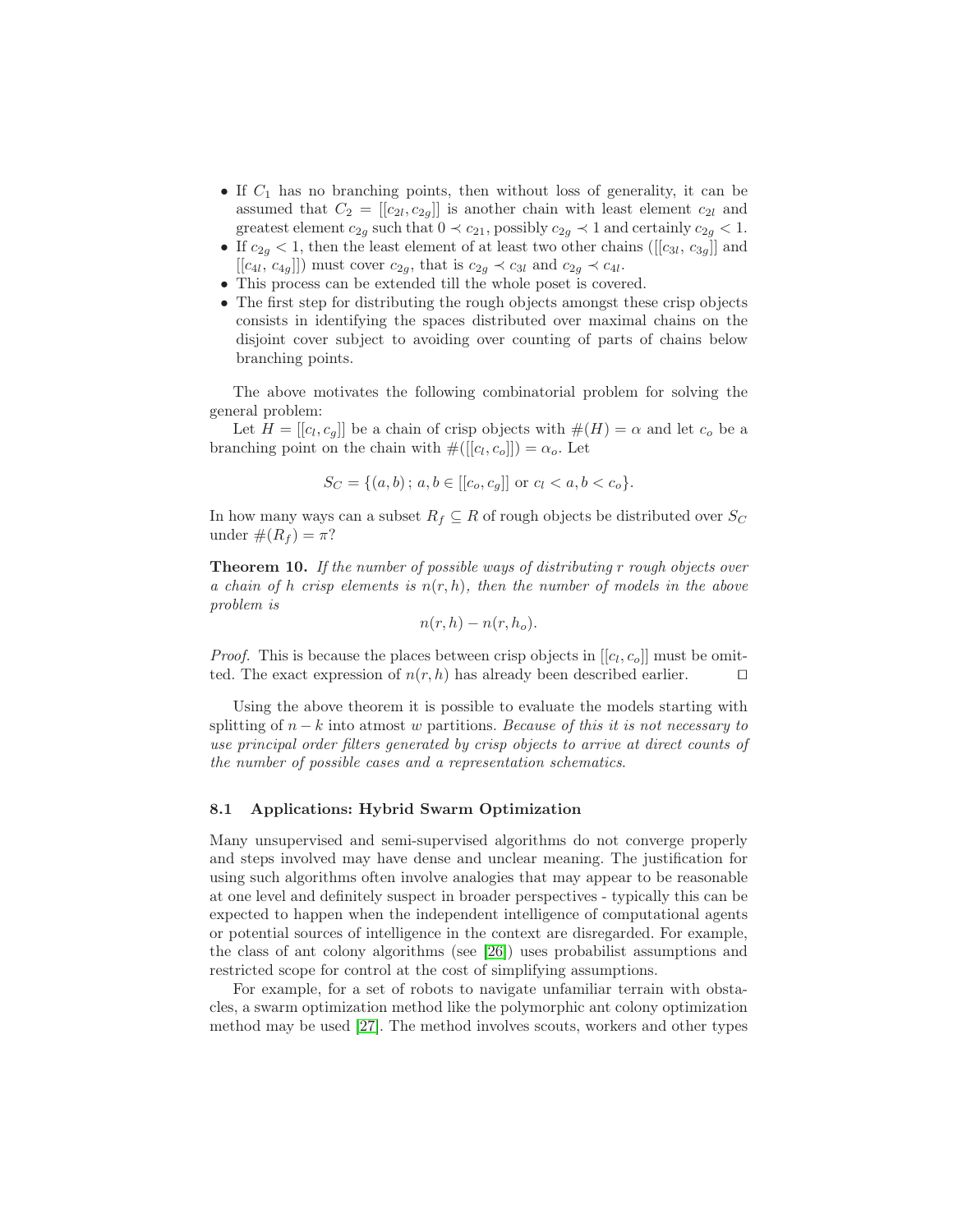of robots (ants). Additional information about the terrain can be used to assess the quality of paths being found through the methods developed in this paper - the guiding principle for this can be that if the approximations of obstacles or better paths do not fit in a rough scheme of things, then the polymorphic optimization method is warranted.

The other kind of situation where the same heuristics can apply is when the robots are not fully autonomous and under partial control as in a hacking context. More details of these applications will appear in a separate paper.

# 9 Interpretation and Directions

The results proved in this research are relevant from multiple perspectives. In the perspective that does not bother with issues of contamination, the results mean that the number of rough models relative to the number of other possible models of computational intelligence is low. This can be disputed as the signature of the model is restricted and categoricity does not hold.

In the perspective of the contamination problem, the axiomatic approach to granules, the results help in handling inverse problems in particular. From a minimum of information, it may be possible to deduce

- whether a rough model is possible or
- whether a rough model is not possible or
- whether the given data is part of some minimal rough extensions

The last possibility can be solved by keeping fixed the number of rough objects or otherwise. These problems apply for the contaminated approach too. It should be noted that extensions need to make sense in the first place. The results can also be expected to have many applications in hybrid, probabilist approaches and variants.

An important problem that has not been explored in this paper is the concept of isomorphism between higher granular operator spaces. This is considered in a forthcoming paper by the present author.

# References

- <span id="page-18-0"></span>1. Pawlak, Z.: Rough Sets: Theoretical Aspects of Reasoning About Data. Kluwer Academic Publishers, Dodrecht (1991)
- <span id="page-18-1"></span>2. Duntsch, I., Gediga, G.: Rough set data analysis: A road to non-invasive knowledge discovery. Methodos Publishers (2000)
- <span id="page-18-2"></span>3. Mani, A.: Dialectics of Counting and the Mathematics of Vagueness. In Peters, J.F., Skowron, A., eds.: Transactions on Rough Sets , LNCS 7255. Volume XV. Springer Verlag (2012) 122–180
- <span id="page-18-3"></span>4. Polkowski, L.: Approximate Reasoning by Parts. Springer Verlag (2011)
- <span id="page-18-4"></span>5. Skowron, A.: Rough sets and vague concepts. Fund. Inform. 64(1-4) (2005) 417– 431
- <span id="page-18-5"></span>6. Pagliani, P., Chakraborty, M.: A Geometry of Approximation: Rough Set Theory: Logic, Algebra and Topology of Conceptual Patterns. Springer, Berlin (2008)